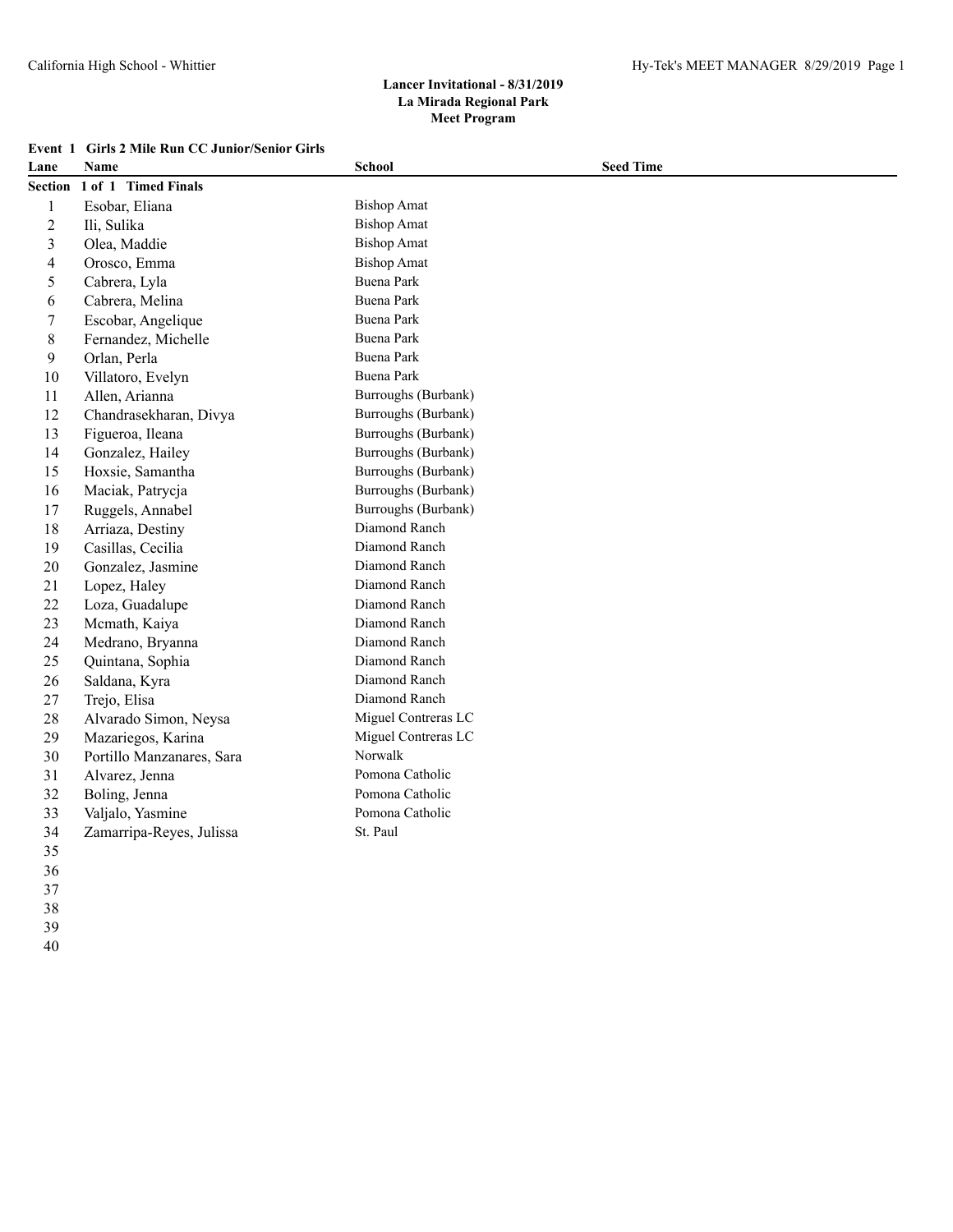|                | Event 2 Boys 2 Mile Run CC Junior/Senior Boys |                     |                  |
|----------------|-----------------------------------------------|---------------------|------------------|
| Lane           | Name                                          | <b>School</b>       | <b>Seed Time</b> |
|                | Section 1 of 1 Timed Finals                   |                     |                  |
| $\mathbf{1}$   | Graziano, Nathan                              | <b>Bishop Amat</b>  |                  |
| $\overline{c}$ | Moreno, Joel                                  | <b>Bishop Amat</b>  |                  |
| 3              | Navot-Hernandez, Daniel                       | <b>Bishop Amat</b>  |                  |
| $\overline{4}$ | Leerhuber, Tyler                              | Buena Park          |                  |
| 5              | Flores, Isaac                                 | Burroughs (Burbank) |                  |
| 6              | Silva, Alejandro                              | Burroughs (Burbank) |                  |
| 7              | Khafardian, Artin                             | Holy Martyr's       |                  |
| 8              | Gabriel, Cristian                             | La Serna            |                  |
| 9              | Gonzalez, Albert                              | La Serna            |                  |
| 10             | Hernandez, George                             | La Serna            |                  |
| 11             | Martinez, Cruz                                | La Serna            |                  |
| 12             | Yepiz, Marcus                                 | La Serna            |                  |
| 13             | Arevalo Perez, Carlos                         | Miguel Contreras LC |                  |
| 14             | Castaneda, Michael                            | Miguel Contreras LC |                  |
| 15             | Millan, Michael                               | Miguel Contreras LC |                  |
| 16             | Trejo, Ulysses                                | Miguel Contreras LC |                  |
| 17             | Cruz-Nieto, Manuel                            | Norwalk             |                  |
| 18             | Espinoza, Leroy                               | Norwalk             |                  |
| 19             | Ore, Luis                                     | Norwalk             |                  |
| 20             | Quintero, Ricardo                             | Norwalk             |                  |
| 21             | Ramirez, Jonathan                             | Norwalk             |                  |
| 22             | Rios, Gael                                    | Norwalk             |                  |
| 23             | Santiago, Skyler                              | Norwalk             |                  |
| 24             | Trejo, Julian                                 | Norwalk             |                  |
| 25             | Beanallack, Ben                               | St. Paul            |                  |
| 26             | Lujan, Anthony                                | St. Paul            |                  |
| 27             |                                               |                     |                  |
| 28             |                                               |                     |                  |

- 
- 
- 
- 
- 
- 
-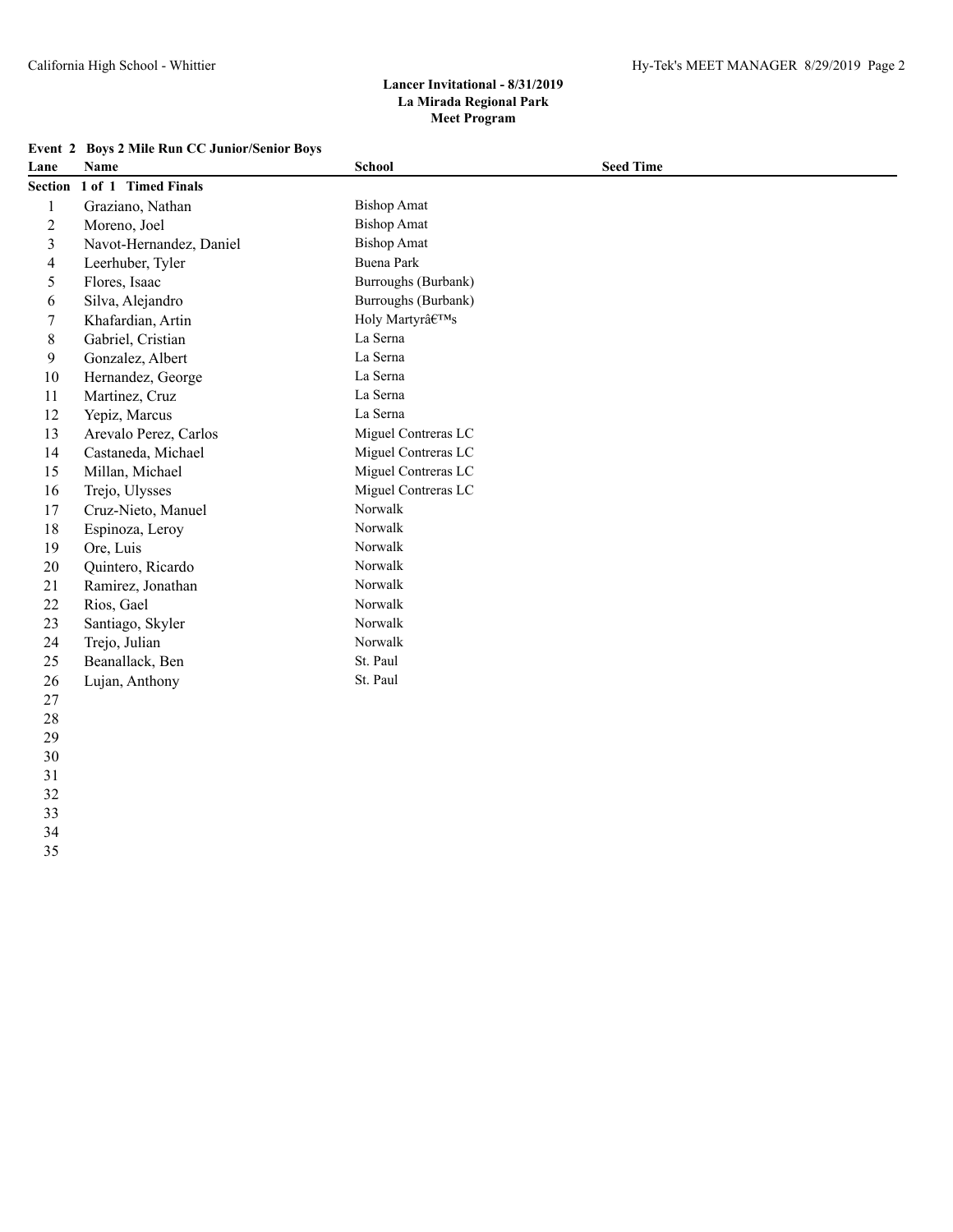# California High School - Whittier Hy-Tek's MEET MANAGER 8/29/2019 Page 3

# **Lancer Invitational - 8/31/2019 La Mirada Regional Park Meet Program**

# **Event 3 Girls 2 Mile Run CC Varsity Girls**

| Lane                     | Name                     | <b>School</b>       | <b>Seed Time</b> |
|--------------------------|--------------------------|---------------------|------------------|
| Section                  | 1 of 1 Timed Finals      |                     |                  |
| $\mathbf{1}$             | Arredondo, Emma          | <b>Bishop Amat</b>  |                  |
| $\overline{c}$           | Arredondo, Marissa       | <b>Bishop Amat</b>  |                  |
| $\overline{\mathbf{3}}$  | Delgado, Jasmine         | <b>Bishop Amat</b>  |                  |
| $\overline{\mathcal{A}}$ | Guerrero, Lenea          | <b>Bishop Amat</b>  |                  |
| 5                        | Rust, Morgan             | <b>Bishop Amat</b>  |                  |
| 6                        | Santos, Janelle          | <b>Bishop Amat</b>  |                  |
| 7                        | Stockton, Micaela        | <b>Bishop Amat</b>  |                  |
| $8\,$                    | Chavez, Yessenia         | <b>Buena Park</b>   |                  |
| 9                        | Contreras, Hailey        | <b>Buena Park</b>   |                  |
| 10                       | Martin, Hana             | <b>Buena Park</b>   |                  |
| 11                       | Mendoza, Aryanna         | <b>Buena Park</b>   |                  |
| 12                       | Pineda, Stephanie        | Buena Park          |                  |
| 13                       | Rosario, Yadira          | <b>Buena Park</b>   |                  |
| 14                       | Salgado, Evelyn          | Buena Park          |                  |
| 15                       | Santillan, Alexis        | Buena Park          |                  |
| 16                       | Valle, Jessica           | <b>Buena Park</b>   |                  |
| 17                       | Contreras, Briana        | Burroughs (Burbank) |                  |
| 18                       | Cruz, Kiara              | Burroughs (Burbank) |                  |
| 19                       | Guzman, Jordan           | Burroughs (Burbank) |                  |
| $20\,$                   | Mouser, Kaia             | Burroughs (Burbank) |                  |
| 21                       | Navarro, Sophia          | Burroughs (Burbank) |                  |
| 22                       | Whitney, Ceci            | Burroughs (Burbank) |                  |
| 23                       | Alvendia, Haley          | Diamond Ranch       |                  |
| 24                       | Aviles, Jacqueline       | Diamond Ranch       |                  |
| 25                       | Estrada, Ely             | Diamond Ranch       |                  |
| 26                       | Pascual, Valeria         | Diamond Ranch       |                  |
| $27\,$                   | Tovar, Alejandra         | Diamond Ranch       |                  |
| 28                       | Villarreal, Silvanna     | Diamond Ranch       |                  |
| 29                       | Deering, Natalie         | Geffen Academy      |                  |
| 30                       | Fitz-Gibbon, Emmie       | Geffen Academy      |                  |
| 31                       | Galbokkle Hewage, Ashyah | Geffen Academy      |                  |
| 32                       | Kinderman, Marie         | Geffen Academy      |                  |
| 33                       | Sinnock, Kayla           | Geffen Academy      |                  |
| 34                       | Derderian, Shaghig       | Holy Martyr's       |                  |
| 35                       | Derderian, Vana          | Holy Martyr's       |                  |
| 36                       | Kassarjian, Rebecca      | Holy Martyr's       |                  |
| 37                       | Kechichian, Palig        | Holy Martyr's       |                  |
| 38                       | Nalbandian, Lusine       | Holy Martyr's       |                  |
| 39                       | Ourfalian, Tara          | Holy Martyr's       |                  |
| 40                       | Terterian, Vana          | Holy Martyr's       |                  |
| 41                       | Anaya, Jordan            | La Serna            |                  |
| 42                       | Argomaniz, Danitza       | La Serna            |                  |
| 43                       | Castaneda, Nicole        | La Serna            |                  |
| 44                       | Franco, Maddie           | La Serna            |                  |
| 45                       | Interiano, Natalia       | La Serna            |                  |
| 46                       | Sanchez, Kelly           | La Serna            |                  |
| 47                       | Tabbakh, Davina          | La Serna            |                  |
| 48                       | Vigil, Remy              | La Serna            |                  |
| 49                       | Hernandez, Sharline      | Miguel Contreras LC |                  |
| 50                       | Renoj, Leslie            | Miguel Contreras LC |                  |
| 51                       | Cannady, Zania           | Norwalk             |                  |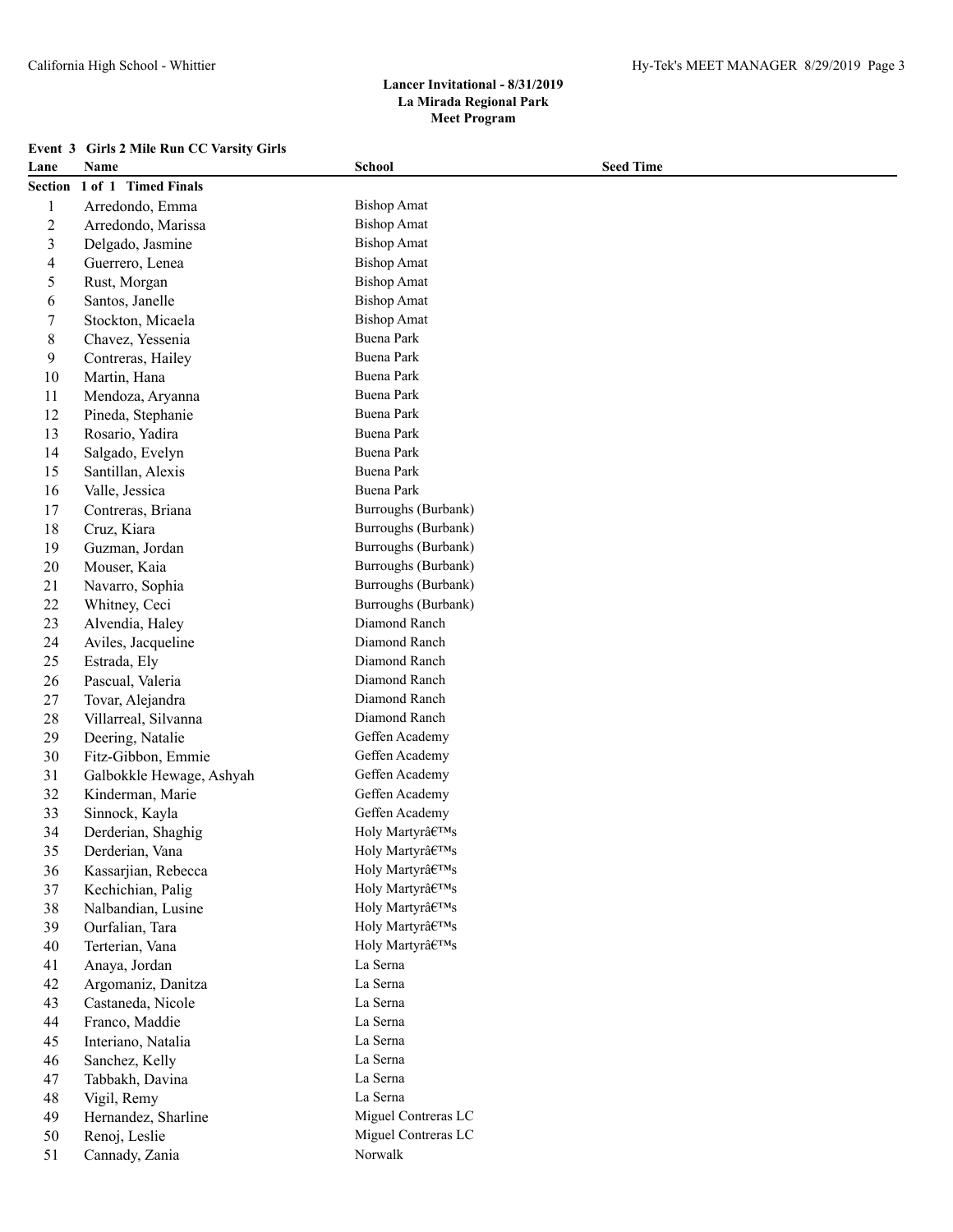# **Section 1 of 1 Timed Finals**

| Castro Garcia, Estefania | Norwalk  |
|--------------------------|----------|
| De La Torre, Natalia     | Norwalk  |
| Gonzalez, Andrea         | Norwalk  |
| Rosales, Denise          | Norwalk  |
| Borrayo, Priscilla       | St. Paul |
| Contreras, Ariana        | St. Paul |
| Detrinidad, Julissa      | St. Paul |
| Garcia, Hayley           | St. Paul |
| Iuli, Keiki              | St. Paul |
| Phan, Bethany            | St. Paul |
| Rameriz, Ariel           | St. Paul |
| Sanchez, Rosa            | St. Paul |
|                          |          |
|                          |          |
|                          |          |
|                          |          |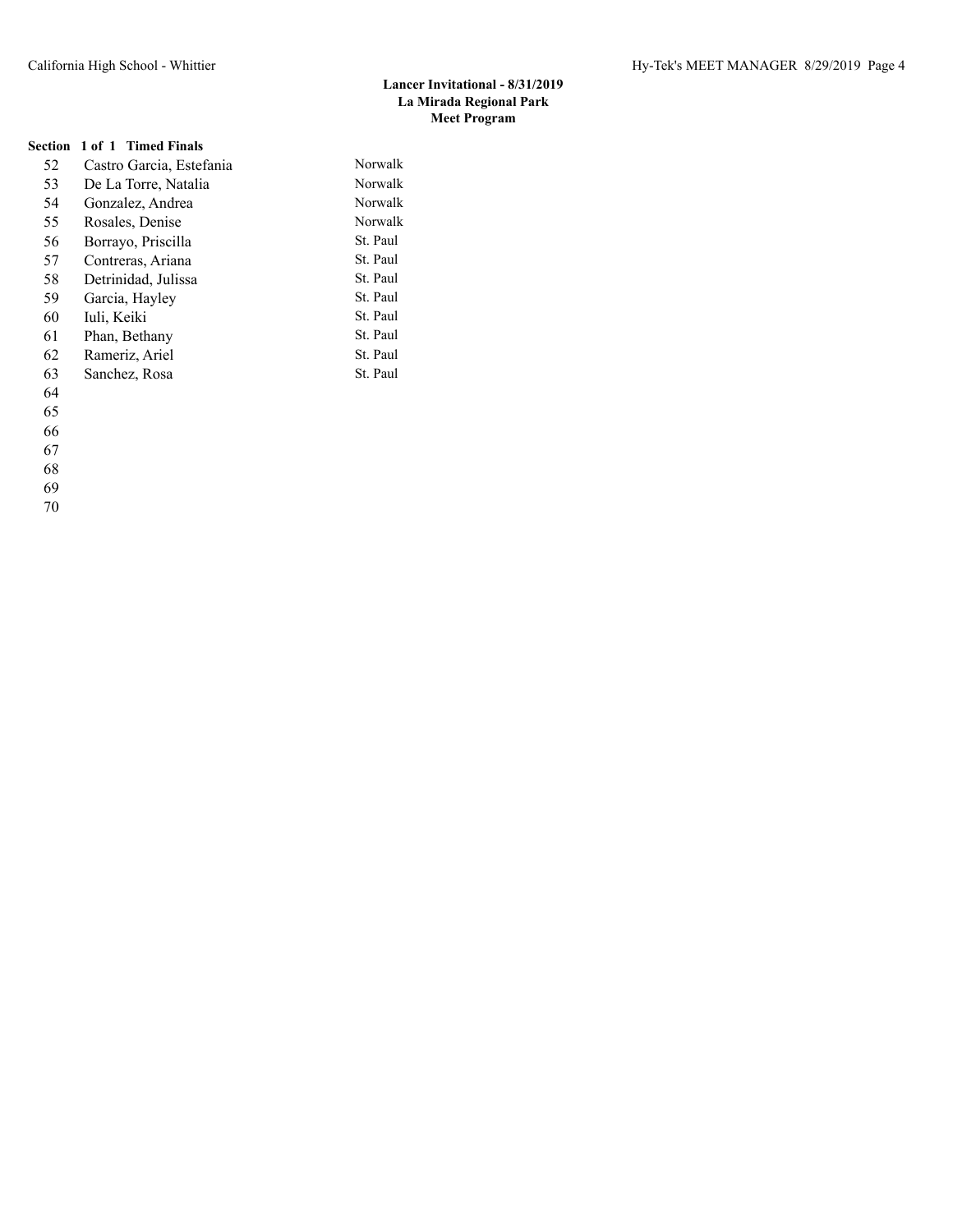| <b>Event 4 Boys 2 Mile Run CC Varsity Boys</b> |  |  |
|------------------------------------------------|--|--|
|                                                |  |  |

| Lane                     | Name                  | <b>School</b>                        | <b>Seed Time</b> |
|--------------------------|-----------------------|--------------------------------------|------------------|
| Section                  | 1 of 1 Timed Finals   |                                      |                  |
| 1                        | Chung, Evan           | <b>Bishop Amat</b>                   |                  |
| $\overline{c}$           | Leon, James           | <b>Bishop Amat</b>                   |                  |
| 3                        | Razo-Castaneda, Diego | <b>Bishop Amat</b>                   |                  |
| $\overline{\mathcal{A}}$ | Reny, Caleb           | <b>Bishop Amat</b>                   |                  |
| 5                        | Reyes, Ethan          | <b>Bishop Amat</b>                   |                  |
| 6                        | Reyes, Jose           | <b>Bishop Amat</b>                   |                  |
| 7                        | Stockton, Isaac       | <b>Bishop Amat</b>                   |                  |
| 8                        | Barkero, Jake         | <b>Buena Park</b>                    |                  |
| 9                        | Beltran, Vincent      | <b>Buena Park</b>                    |                  |
| 10                       | Gonzales, Andrew      | Buena Park                           |                  |
| 11                       | Gonzalez, Nicolas     | <b>Buena Park</b>                    |                  |
| 12                       | Loague, Justin        | Buena Park                           |                  |
| 13                       | Martinez, Andres      | Buena Park                           |                  |
| 14                       | Miranda, Micheal      | Buena Park                           |                  |
| 15                       | Morales, Joshua       | <b>Buena Park</b>                    |                  |
| 16                       |                       | Buena Park                           |                  |
| 17                       | Sicllia, Angel        | Burroughs (Burbank)                  |                  |
|                          | Berger, Logan         | Burroughs (Burbank)                  |                  |
| 18                       | Largaespada, Julius   | Burroughs (Burbank)                  |                  |
| 19                       | Leighton, Jalen       | Burroughs (Burbank)                  |                  |
| 20                       | McGraham, Robert      |                                      |                  |
| 21                       | Nealis, Jimmy         | Burroughs (Burbank)                  |                  |
| 22                       | Ortega, Mason         | Burroughs (Burbank)<br>Diamond Ranch |                  |
| 23                       | Gomez, Adrain         | Diamond Ranch                        |                  |
| 24                       | Loza, Jorge           | Diamond Ranch                        |                  |
| 25                       | Montellano, David     | Diamond Ranch                        |                  |
| 26<br>27                 | Ochotorena, Steven    | Diamond Ranch                        |                  |
|                          | Parker, Connor        | Diamond Ranch                        |                  |
| 28<br>29                 | Rodriguez, Diego      | Diamond Ranch                        |                  |
|                          | Romo, Bryan           | Geffen Academy                       |                  |
| 30                       | Bellinger, Osian      |                                      |                  |
| 31                       | Fighter, Noah         | Geffen Academy                       |                  |
| 32                       | Goodman, Benjamin     | Geffen Academy                       |                  |
| 33                       | Meister, Florian      | Geffen Academy                       |                  |
| 34                       | Sinnock, Morgan       | Geffen Academy                       |                  |
| 35                       | Stills, Oliver        | Geffen Academy                       |                  |
| 36                       | Wolf, Nicholas        | Geffen Academy                       |                  |
| 37                       | Arredondo, Aidan      | La Serna                             |                  |
| 38                       | Baltzer, Gerald       | La Serna                             |                  |
| 39                       | Barrera, Andres       | La Serna                             |                  |
| 40                       | Barrera, Esteban      | La Serna<br>La Serna                 |                  |
| 41                       | Becerra, Anthony      |                                      |                  |
| 42                       | Bradshaw, Chase       | La Serna                             |                  |
| 43                       | Enriquez, Daniel      | La Serna                             |                  |
| 44                       | Hernandez, Gustavo    | Miguel Contreras LC                  |                  |
| 45                       | Munguia, Cesar        | Miguel Contreras LC                  |                  |
| 46                       | Reyes-Gomez, Andrew   | Miguel Contreras LC                  |                  |
| 47                       | Velasquez, Brayan     | Miguel Contreras LC                  |                  |
| 48                       | Campos, Aldo          | Norwalk                              |                  |
| 49                       | Diaz, Felix           | Norwalk                              |                  |
| 50                       | Espinoza, Jose        | Norwalk                              |                  |
| 51                       | Gonzalez, Isaac       | Norwalk                              |                  |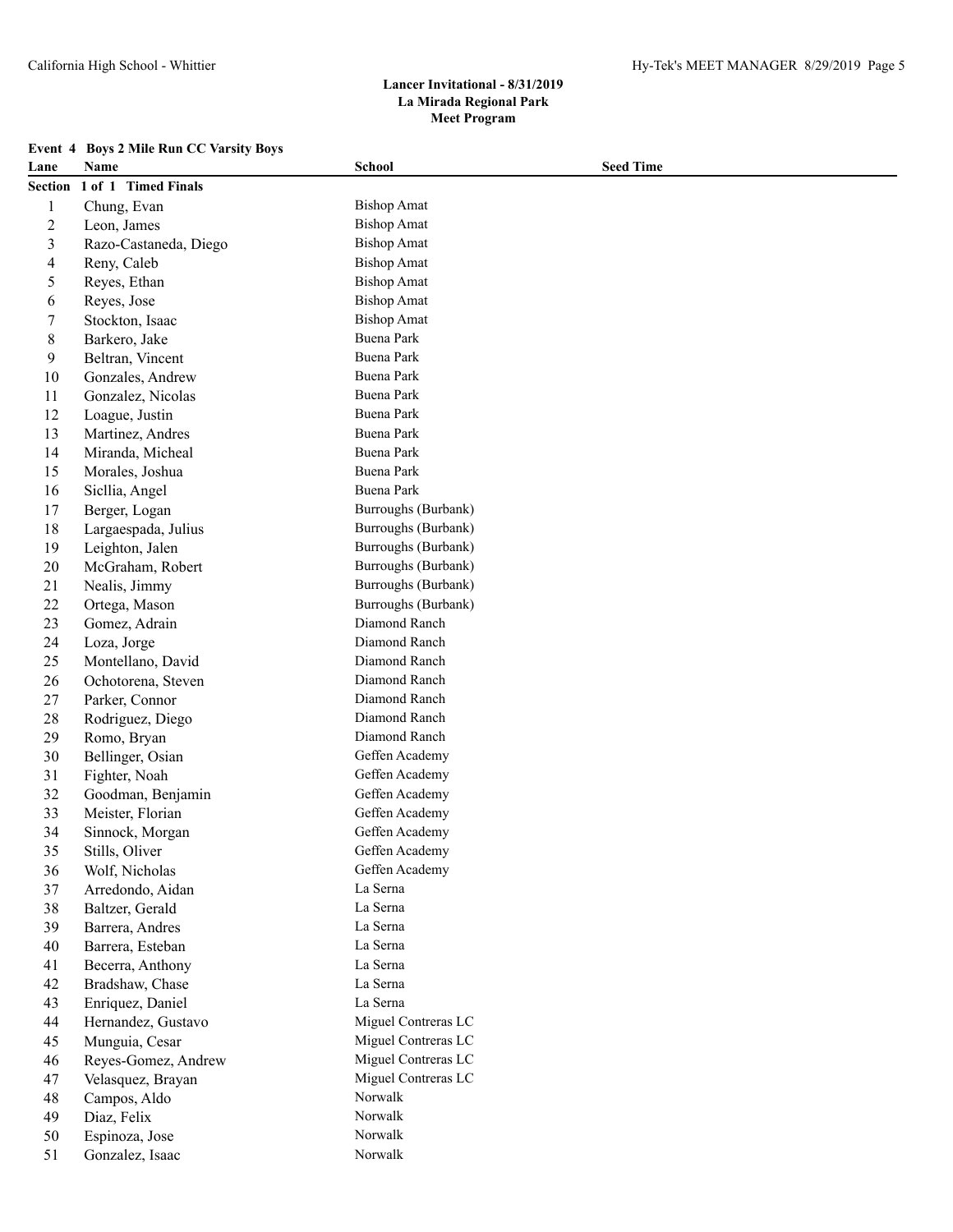# **Section 1 of 1 Timed Finals**

| 52 | De Los Santos, Frank | St. Paul |
|----|----------------------|----------|
| 53 | Detrinidad, Jacob    | St. Paul |
| 54 | Galindo, Aidan       | St. Paul |
| 55 | Lucero, Noah         | St. Paul |
| 56 | Melendez, Joshua     | St. Paul |
| 57 | Melendez, Joseph     | St. Paul |
| 58 | Navalta, Devin       | St. Paul |
| 59 | Russell, Dean        | St. Paul |
| 60 |                      |          |

- 
- 

- 
- 
- 
- 
- 
-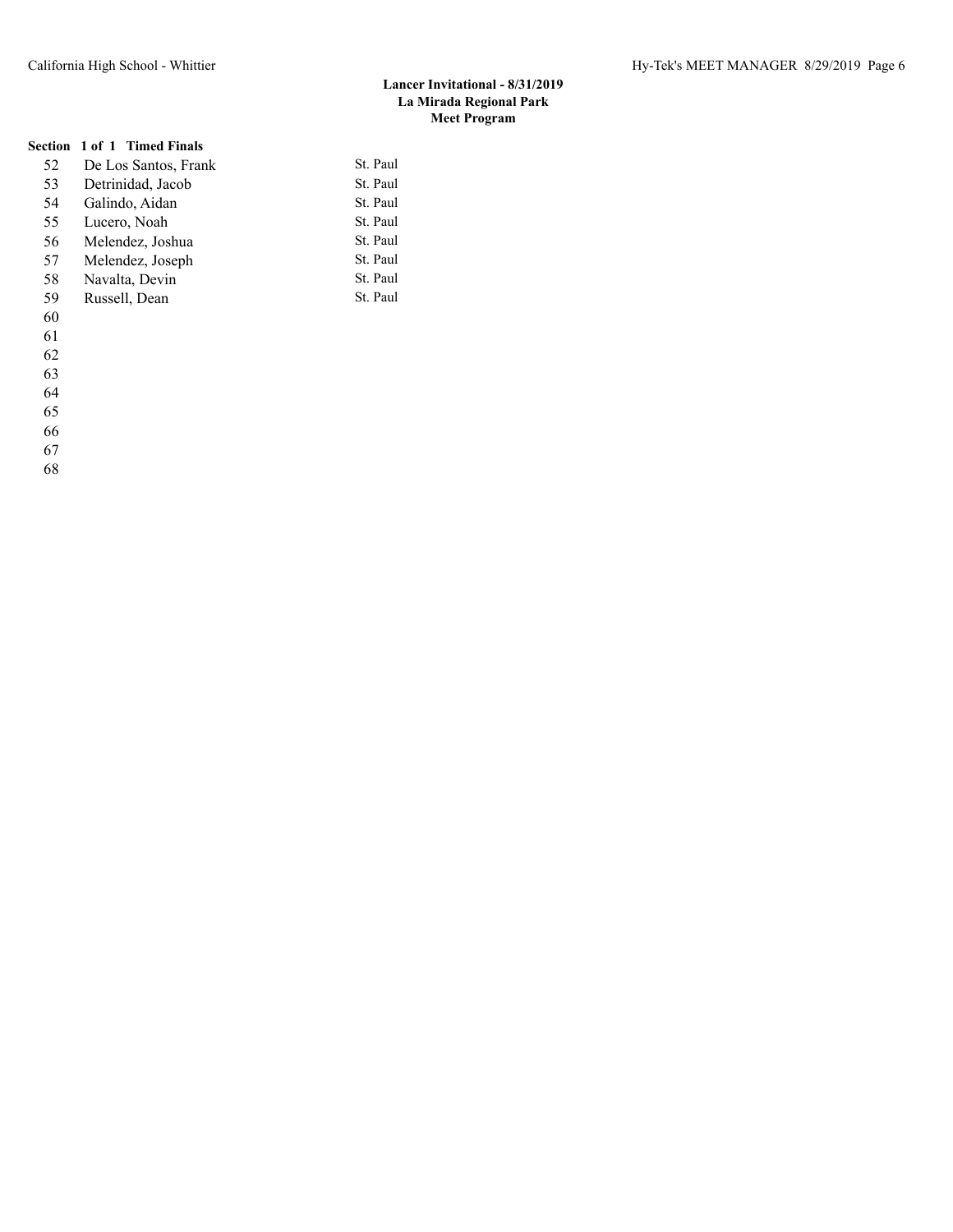| Event 5 Girls 2 Mile Run CC Frosh/Soph Girls |
|----------------------------------------------|
|----------------------------------------------|

| Lane           | Name                  | <b>School</b>       | <b>Seed Time</b> |
|----------------|-----------------------|---------------------|------------------|
| <b>Section</b> | 1 of 1 Timed Finals   |                     |                  |
| 1              | Grajeda, Michelle     | <b>Bishop Amat</b>  |                  |
| $\overline{2}$ | Reynoso, Krystal      | <b>Bishop Amat</b>  |                  |
| 3              | Clark, Ally           | <b>Buena Park</b>   |                  |
| 4              | Fernandez, Jacqueline | <b>Buena Park</b>   |                  |
| 5              | Flores, Hailey        | Buena Park          |                  |
| 6              | Gonzalez, Lynzie      | Buena Park          |                  |
| $\overline{7}$ | Gonzalez, Valeria     | Buena Park          |                  |
| 8              | Jimenez, Dana         | Buena Park          |                  |
| 9              | Lopez, Kimberly       | Buena Park          |                  |
| 10             | Macedonio, Aurea      | Buena Park          |                  |
| 11             | Martin, Aubree        | Buena Park          |                  |
| 12             | Martin, Jacqueline    | Buena Park          |                  |
| 13             | Parra, Dayanara       | Buena Park          |                  |
| 14             | Ramirez, Emily        | Buena Park          |                  |
| 15             | Suazo, Dailen         | <b>Buena Park</b>   |                  |
| 16             | Valdes, Talia         | Buena Park          |                  |
| 17             | Valdovinos, Paola     | Buena Park          |                  |
| $18\,$         | Villamil, Nelly       | Buena Park          |                  |
| 19             | Watkins, Evangeline   | Buena Park          |                  |
| $20\,$         | Cannon, Vivi          | Burroughs (Burbank) |                  |
| 21             | Correa, Jasmine       | Burroughs (Burbank) |                  |
| 22             | Hernandez, Savannah   | Burroughs (Burbank) |                  |
| 23             | Jimenez, Mahzi-Star   | Burroughs (Burbank) |                  |
| 24             | Moore, Ava            | Burroughs (Burbank) |                  |
| 25             | Radillo, Jennifer     | Burroughs (Burbank) |                  |
| 26             | Shaby, Natalie        | Burroughs (Burbank) |                  |
| $27\,$         | Solorzano, Daniela    | Burroughs (Burbank) |                  |
| 28             | St. Clair, Kendall    | Burroughs (Burbank) |                  |
| 29             | Sutter, Anabela       | Burroughs (Burbank) |                  |
| 30             | VanGorder, Brooklyn   | Burroughs (Burbank) |                  |
| 31             | Cerecero, Emeli       | Diamond Ranch       |                  |
| 32             | Montes, Mia           | Diamond Ranch       |                  |
| 33             | Orozco, Vanessa       | Diamond Ranch       |                  |
| 34             | Santamaria, Ana       | Diamond Ranch       |                  |
| 35             | Wu, Tianxin           | Diamond Ranch       |                  |
| 36             | Chahmelikian, Sarel   | Holy Martyr's       |                  |
| 37             | Gerovian, Natalia     | Holy Martyr's       |                  |
| 38             | Vermanyan, Krystal    | Holy Martyr's       |                  |
| 39             | Amaya, Analicia       | La Serna            |                  |
| 40             | Bahena, Danna         | La Serna            |                  |
| 41             | Barajas, Bryanna      | La Serna            |                  |
| 42             | Brown, Nyjayla        | La Serna            |                  |
| 43             | Gonzales, Elyssa      | La Serna            |                  |
| 44             | Jauregui, Destiny     | La Serna            |                  |
| 45             | Lopez, Madison        | La Serna            |                  |
| 46             | Martinez, Isabelle    | La Serna            |                  |
| 47             | Mendoza, Athalie      | La Serna            |                  |
| 48             | Min, Casey            | La Serna            |                  |
| 49             | Munoz, Henessy        | La Serna            |                  |
| 50             | Soto, Toya            | La Serna            |                  |
| 51             | Sy Perez, Chloe       | La Serna            |                  |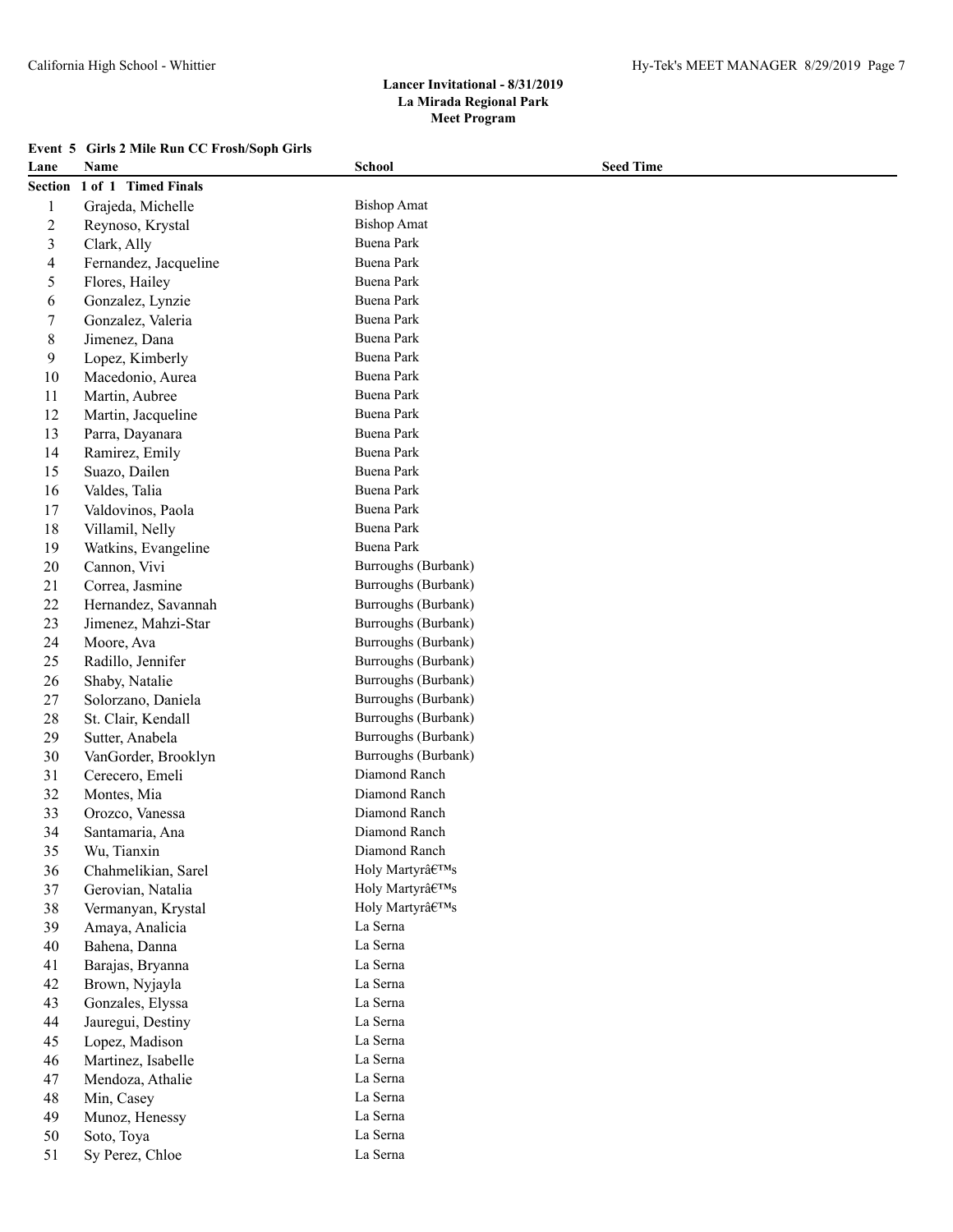| <b>Section</b> | 1 of 1 Timed Finals   |                     |
|----------------|-----------------------|---------------------|
| 52             | Yniguez, Amanda       | La Serna            |
| 53             | Hernandez, Mayte      | Miguel Contreras LC |
| 54             | Texpan, Ruby          | Miguel Contreras LC |
| 55             | Anguiano, Emily       | Norwalk             |
| 56             | Campos, Rayanna       | Norwalk             |
| 57             | Felix, Gabriela       | Norwalk             |
| 58             | Gallegos, Hailey      | Norwalk             |
| 59             | Mejia, Evelyn         | Norwalk             |
| 60             | Rodriguez, Rosemary   | Norwalk             |
| 61             | Romo, Samantha        | Norwalk             |
| 62             | Setthaboupha, Natalie | Norwalk             |
| 63             | Valdovinos, Tatiana   | Norwalk             |
| 64             | Amelia, Skeers        | Pomona Catholic     |
| 65             | Cetina, Camilla       | Pomona Catholic     |
| 66             | Guardian, Melissa     | Pomona Catholic     |
| 67             | Guerrero, Brittany    | Pomona Catholic     |
| 68             | Murrillo, Jollette    | Pomona Catholic     |
| 69             | Trejo, Leslie         | Pomona Catholic     |
| 70             | Valjalo, Jennifer     | Pomona Catholic     |
| 71             | Vargas, Yarelli       | Pomona Catholic     |
| 72             | Zoque, Emily          | Pomona Catholic     |
| 73             | Balderrama, Cristal   | St. Paul            |
| 74             |                       |                     |
| 75             |                       |                     |
| 76             |                       |                     |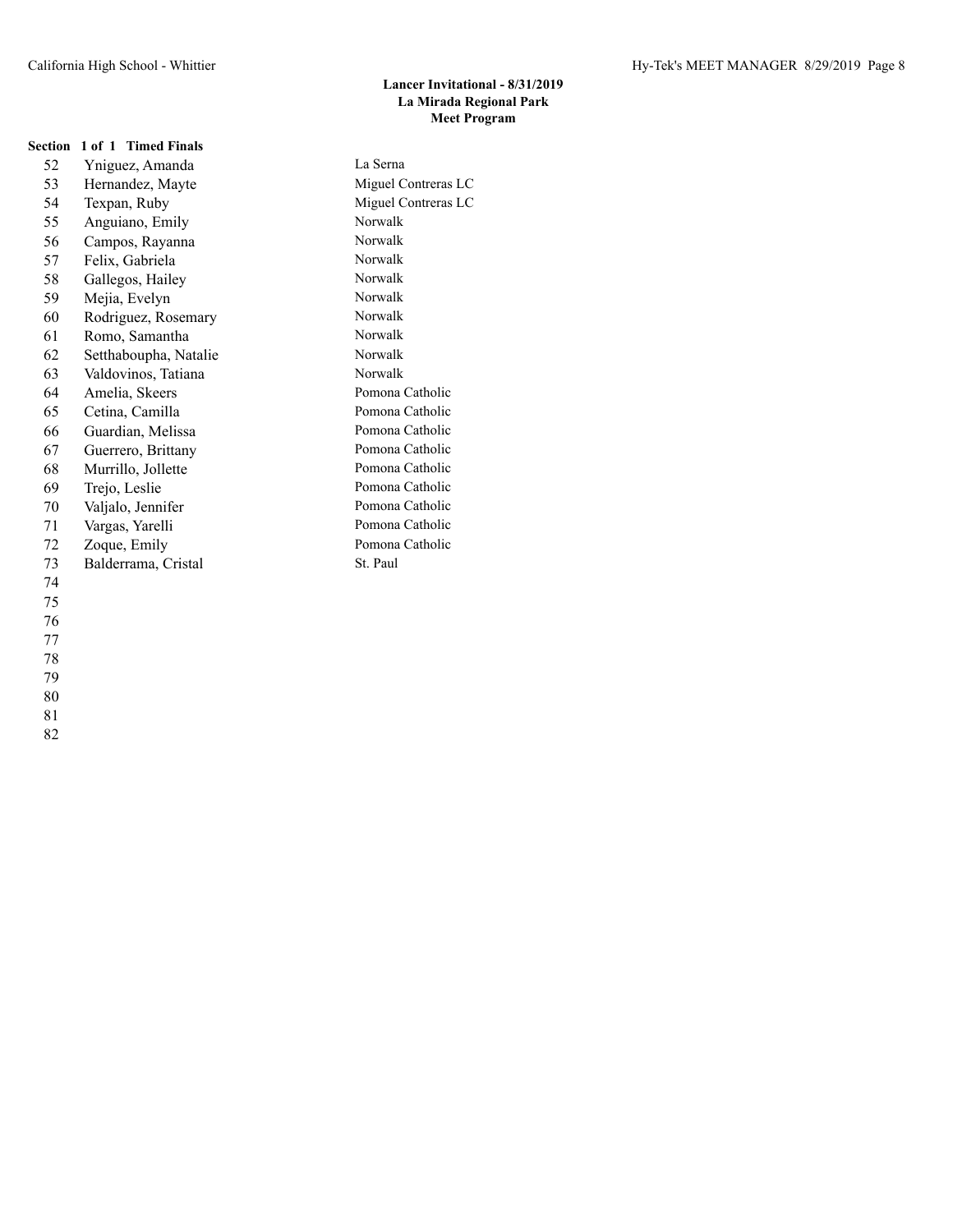|  |  |  | Event 6 Boys 2 Mile Run CC Frosh/Soph Boys |  |  |  |  |
|--|--|--|--------------------------------------------|--|--|--|--|
|--|--|--|--------------------------------------------|--|--|--|--|

| Lane             | Name                | <b>School</b>                      | <b>Seed Time</b> |
|------------------|---------------------|------------------------------------|------------------|
| <b>Section</b>   | 1 of 1 Timed Finals |                                    |                  |
| 1                | Hernandez, Brandy   | <b>Bishop Amat</b>                 |                  |
| $\overline{c}$   | Hernandez, Lucas    | <b>Bishop Amat</b>                 |                  |
| $\mathfrak{Z}$   | Leon, Joshua        | <b>Bishop Amat</b>                 |                  |
| 4                | Manriquez, Jeremy   | <b>Bishop Amat</b>                 |                  |
| 5                | Castro, Steven      | Buena Park                         |                  |
| 6                | Granados, Andrew    | Buena Park                         |                  |
| $\boldsymbol{7}$ | Valdez, Juan        | <b>Buena Park</b>                  |                  |
| 8                | Cano, Jason         | Burroughs (Burbank)                |                  |
| 9                | Church, Robert      | Burroughs (Burbank)                |                  |
| $10\,$           | Cruz, Michael       | Burroughs (Burbank)                |                  |
| 11               | Deane, Trevor       | Burroughs (Burbank)                |                  |
| 12               | Desai, Kiran        | Burroughs (Burbank)                |                  |
| 13               | Eldridge, Chase     | Burroughs (Burbank)                |                  |
| 14               | Gaffney, Dawson     | Burroughs (Burbank)                |                  |
| 15               | Gara, Oscar         | Burroughs (Burbank)                |                  |
| 16               | Giampietro, Aiden   | Burroughs (Burbank)                |                  |
| 17               | Jitendran, Andrew   | Burroughs (Burbank)                |                  |
| 18               | Thornton, Sean      | Burroughs (Burbank)                |                  |
| 19               | Whitney, Clayton    | Burroughs (Burbank)                |                  |
| $20\,$           | Alanis, Devin       | Diamond Ranch                      |                  |
| 21               | Becerra, Anthony    | Diamond Ranch                      |                  |
| $22\,$           | Brillante, Reisz    | Diamond Ranch                      |                  |
| 23               | Casillas, Andres    | Diamond Ranch                      |                  |
| 24               | Lopez, Josue        | Diamond Ranch                      |                  |
| 25               | Milian, David       | Diamond Ranch                      |                  |
| 26               | Moreno, Victor      | Diamond Ranch                      |                  |
| 27               | Rodriguez, Javier   | Diamond Ranch                      |                  |
| 28               | Rojas, Josue        | Diamond Ranch                      |                  |
| 29               | Saldana, Jonathan   | Diamond Ranch                      |                  |
| 30               | Sykes, Silus        | Diamond Ranch                      |                  |
| 31               | Torres, Alberto     | Diamond Ranch                      |                  |
| 32               | Baghramian, Sammy   | Holy Martyr's                      |                  |
| 33               | Davtyan, Derek      | Holy Martyrâ<br>$\mathsf{F^{TM}S}$ |                  |
| 34               | Majarian, Arthur    | Holy Martyr's                      |                  |
| 35               | Missirian, Meher    | Holy Martyr's                      |                  |
| 36               | Parsekyan, Haig     | Holy Martyr's                      |                  |
| 37               | Safarian, Andrik    | Holy Martyr's                      |                  |
| 38               | Sarkissian, Shahan  | Holy Martyr's                      |                  |
| 39               | Aguilera, Daniel    | La Serna                           |                  |
| 40               | Aragon, Robert      | La Serna                           |                  |
| 41               | Bermejo, Mark       | La Serna                           |                  |
| 42               | Castillo, Cenjaminn | La Serna                           |                  |
| 43               | Diaz, Daniel        | La Serna                           |                  |
| 44               | Ebiner, Andrew      | La Serna                           |                  |
| 45               | Escalera, Gabriel   | La Serna                           |                  |
| 46               | Flores, Jonathan    | La Serna                           |                  |
| 47               | Garcia, Angel       | La Serna                           |                  |
| 48               | Gonzalez, Joshua    | La Serna                           |                  |
| 49               | Gonzalez, Zhi       | La Serna                           |                  |
| 50               | Gruber, Jonah       | La Serna                           |                  |
| 51               | Hoxie, Nathan       | La Serna                           |                  |